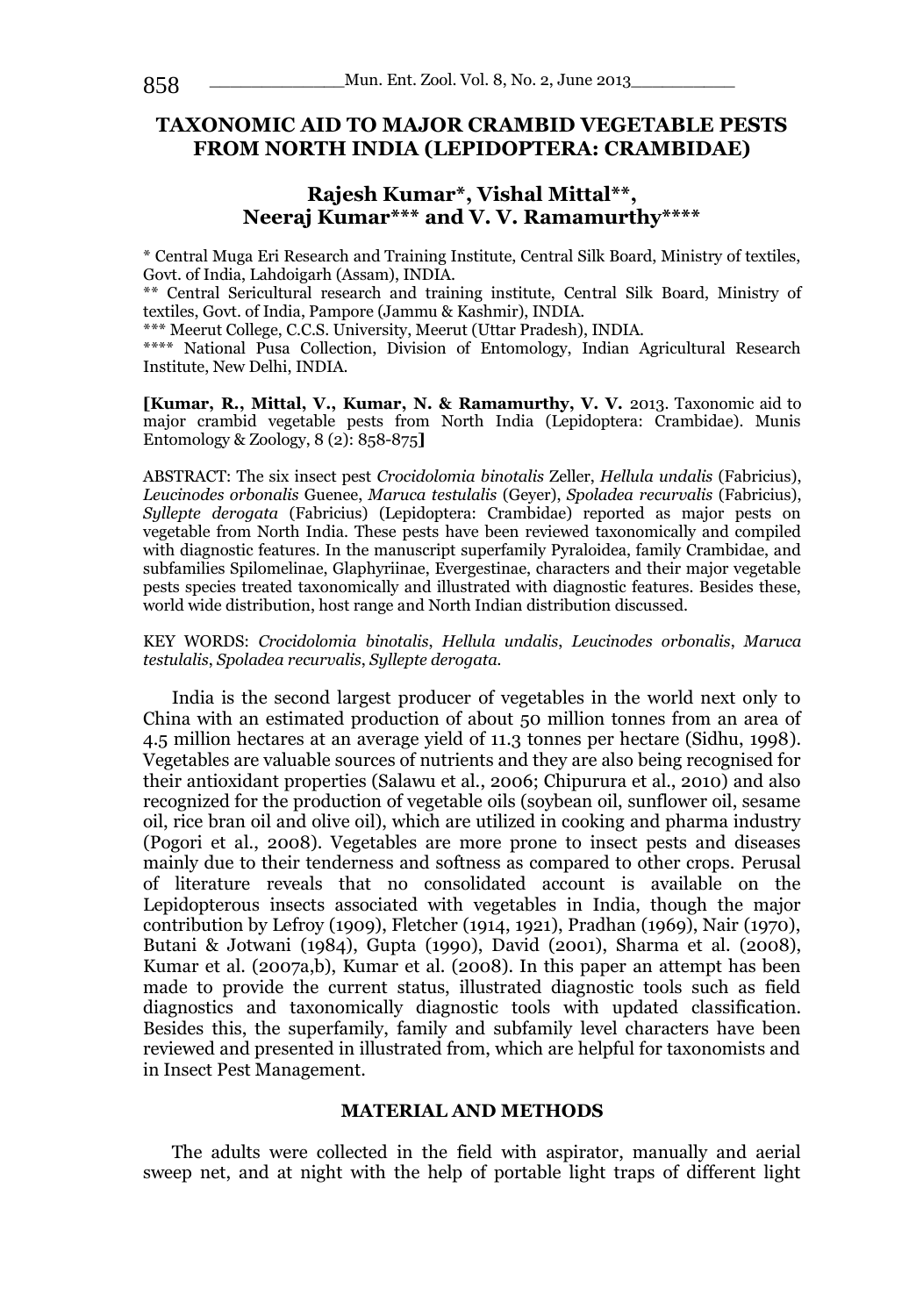sources (ultra violet, black light and mercury vapour light) (Atay, 2006; Abdullah & Shamsulaman, 2008) during year 2005 to 2008. The collected insects were killed by using tetrachloro ethane. These were stretched, pinned, labeled, identified, preserved in the wooden collection boxes and deposited in the National Pusa Collection, Division of Entomology, Indian Agricultural Research Institute, New Delhi. The insect pest was identified as *Crocidolomia binotalis* Zeller, *Hellula undalis* (Fabricius), *Leucinodes orbonalis* Guenee, *Maruca testulalis* (Geyer), *Spoladea recurvalis* (Fabricius), *Syllepte derogata* (Fabricius). The collected / reference specimens preserved in the National Pusa Collection were also examined. The collected specimens were examined taxonomically and studied for diagnostic characters including genitalia. The standard technique given by Robinson (1976) and Zimmerman (1978) has been followed for wing venation and genitalia, respectively. To write the taxonomic descriptions on various morphological characters (Hampson, 1892; Kitching, 2003), wing venation (Common, 1970; Zimmerman, 1978) and external genitalia (Klots, 1970; Kitching, 2003) has been followed. For naming of various veins, Comstock-Needham system has been adopted. For external genitalia, the terminology used for various parts as suggested by Klots (1970), Robinson (1976), Winter (2000), Kitching & Cadiou (2000) and Kitching (2003) has been followed. All illustrations were made by using a drawing tube attached to a Nikon SMZ10 stereoscopic zoom microscope and finalized in plate (prepared in 300 pixels/inch) through Adobe Photoshop Element 2.0 software. In the field and laboratory observation, specimens were photographed prior to studies, using a Sony Mavica MVC FD 97, Sony DSC R1 10.3 mega pixel Cyber-shot and Canon DSC 5.0 mega pixel Powershot S50 cameras.

# **Taxonomic Study**

# **(A). Super family: Pyraloidea**

Pyraloidea, the third largest superfamily of the Lepidoptera following Noctuoidea and Geometroidea, are comprised two families Pyralidae and Crambidae. The group includes 16,000 species worldwide, with greatest richness in the tropics. Pyraloidea moths are ditrysian moths characterized by the following morphological features, paired tympanal chambers on second sternite, each with a tympanum and a conjunctiva and a basally scaled proboscis (Figs. 1-2).

## **(a). Family: Crambidae**

The Crambidae is the larger family with just under approximately 10,000 described species worldwide. The moths of this family are small to medium size and wingspan usually 10-35 mm. The proboscis basally scaled (Plate I, Fig. B). Tympanal organs present at the base of abdomen ventrally and 'opened' anteriomedially. Praecinctorium is present, structure in the ears, which joins two tympanic membranes in the Crambidae, and is absent in Pyralidae (Fig. 3).

## **(i). Subfamily: Spilomelinae**

This subfamily is represented by highest species among pyraloides. The moths are characterized by the absence of chaetosemata, a bilobed praecinctorium, projecting fornix tympani, pointed spinula, absence of a gnathos, and the female genitalia have no rhomboidal signum on the bursa copulatrix (Figs. 4-6).

### **1.** *Leucinodes orbonalis* **Guenée** (Figs. 14-28) **Diagnosis**

**Alar expanse**: Male/Female 22- 26 mm.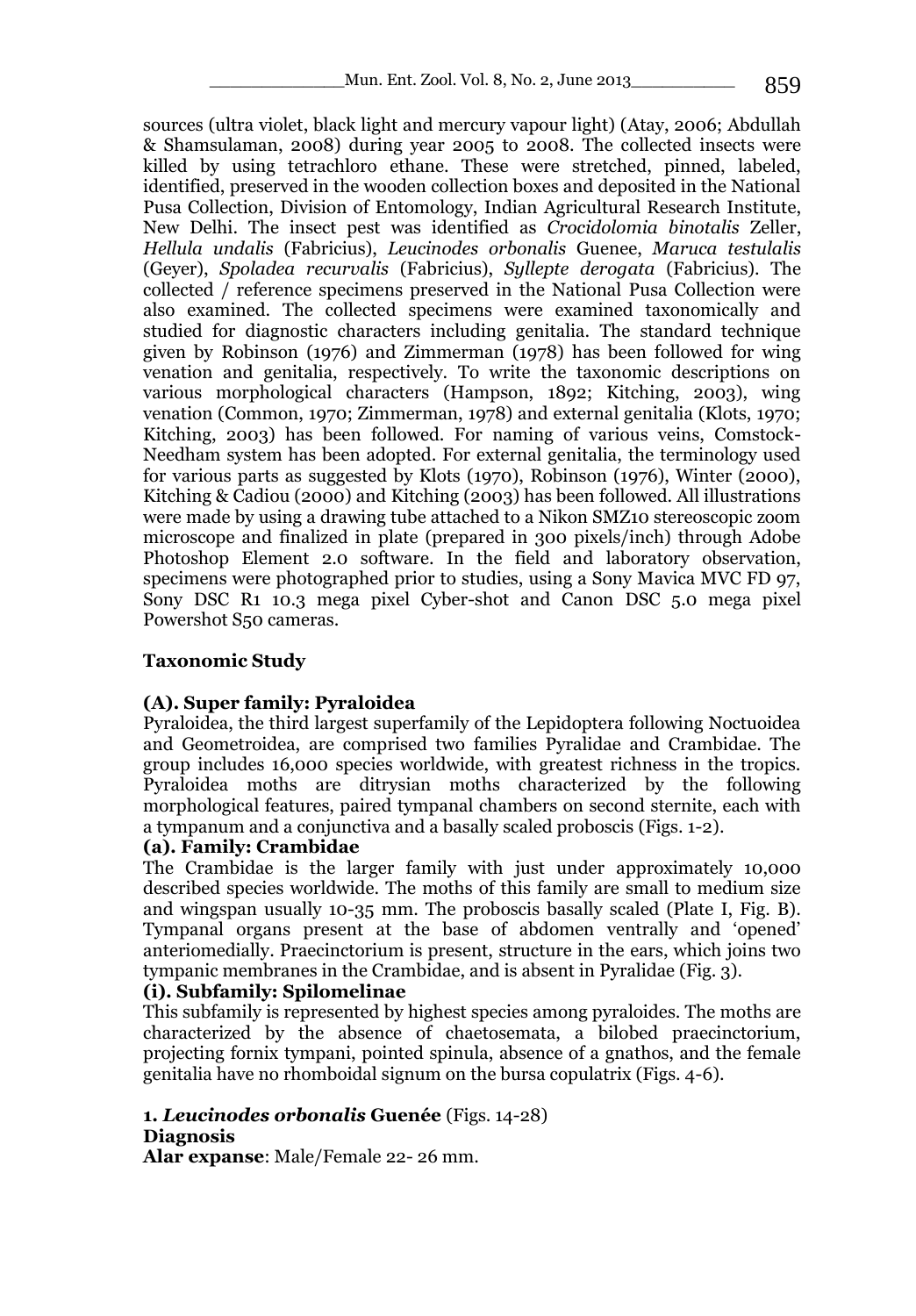**Male and Female:** head and thorax variegated with black and brown. Forewing with the base fulvous, ferruginous, and black, followed by an incomplete sinuous black line; large fulvous orbicular and reniform patches with some black on their edges and almost extending to costa; a black-edged ferruginous triangular patch from lower angle of cell to inner margin with a sinuous line beyond it; a pale fulvous sinuous postmedial band not reaching costa; a sinuous black subarmginal line obsolescent towards outer angle and with a ferruginous and fuscous band beyond it, from below costa; some black specks on margin. Hindwing opalescent, with black speck at upper angle of cell and spot at lower angle; an postmedial black line nearly straight from costa, then recurved and sinuous; some pale fulvous submarginal patches and some black specks on margin. Palpi banded with fuscous; thorax marked with ferruginous or fuscous. Forewing more or less suffused in parts with ferruginous and fuscous; male with the costal tuft ochreous and black; a double antemedial line highly dentate in and below cell; prominent dark-edged white spots at the angles of cell; a highly curved minutely dentate postmedial line, with a series of black specks on it and distinct line beyond it; an indistinct minutely waved submarginal line; cilia leaden coloured at tips; the fringe of hair below median nervure ochreous. Hindwing semihyaline ochreous white; the apical area often more or less suffused with fuscous.

**Wing venation:** Forewing: vein Sc straight;  $R_1$  and  $R_2$  free;  $R_{3+4}$  stalked;  $R_5$ ,  $M_1$ free, from below the upper angle of cell;  $\overline{M}_2$ ,  $\overline{M}_3$  free, from lower angle of cell;  $M_3$ and Cu<sub>1a</sub> close to the lower angle, nearer to  $M_3$  than to Cu<sub>1b</sub>; Cu<sub>1</sub> much before the cell angle, about thrice as far from  $Cu<sub>1</sub>$  the latter from  $M<sub>3</sub>$ , and nearly in line with origin of  $R_1$  above,  $1A+2A$  fused; Hindwing: Sc dilated at base anastomosing with Rs after its origin from upper angle for some distance; both ending at costal margin before the apex, with the free part of Rs a little over the length of common stalk; M<sub>1</sub> from a little below the angle;  $M_2 - M_3$  stalked, from lower angle, Cu<sub>1a</sub> and Cu1b present and free arising from middle lower angle of discal cell.

 $\beta$  **genitalia:** uncus unique, long, distal end bent and more or less triangular, bearing six group of setae on dorsal surface, the ventral ending naked; gnathos conspicuous, very well developed, moderately long, curved and pointed at distal end, with six short but prominent dents on dorsal surface; tuba analis shorter than uncus; scaphium developed; subscaphium thin and well sclerotized; tegumen broad; vinculum produced anteriroly into a rounded saccus. Valva broad, almost uniformly broad symmetrically curved distally; costa with poorly defined inner lining; sacculus developed; harpe present. Transtilla with each half long; juxta narrow anteriorly and broad posteriorly, with a round shaped sclerotization at basal portion. Aedeagus moderately long, much broader in the posterior half; vesica armed with three well defined and with one cornutus.

♀ **genitalia:** Corpus bursae more rounded, partially sclerotized; signum absent; ductus bursae long, with posterior portion quite broadened, without any sclerotization; anterior apophyses short, each with a sharp and fine angular prominence near base based pointed; posterior apophyses longer than anterior apophyses; ovipositor lobes fringed.

**Material examined: Delhi**: Trans Yamuna 8.x.2006, 8.x.2007, IARI, New Delhi 17.xii.2006, 27.iv.2007; **Haryana**: Ballabhgarh 12.iv.2007, Palwal 14.iv.2007, Ferozepur 16.iv.2007, Jhirka 17.v.2007, Sohna 13.iv.2007, Pataudi 9.iv.2007; **Himachal Pradesh**: Sarol 12.x.2006, Saho 12.x.2006, Bhanota 13.x.2006, Krishi Vigyan Kendra 13.viii.2007, Tira 14.viii.2007, Sujanpur 15.viii.2007; **Jammu & Kashmir**: Achabal 10.x.2006, Shangus 11.x.2006, Kulgam 12.x.2006, Dachnipora 13.x.2006, Sopore 14.x.2006, SKUAST Shalimar 7, 8.x.2006, Ganderbal 9.x.2006; **Punjab**: Phool 10.ix.2006, Rampura 10.x.2006, Abohar 11.x.2006, Khanna 20.x.2006, Raikot 21.x.2006, Balur 21.x.2006, Madhoke 26.x.2006,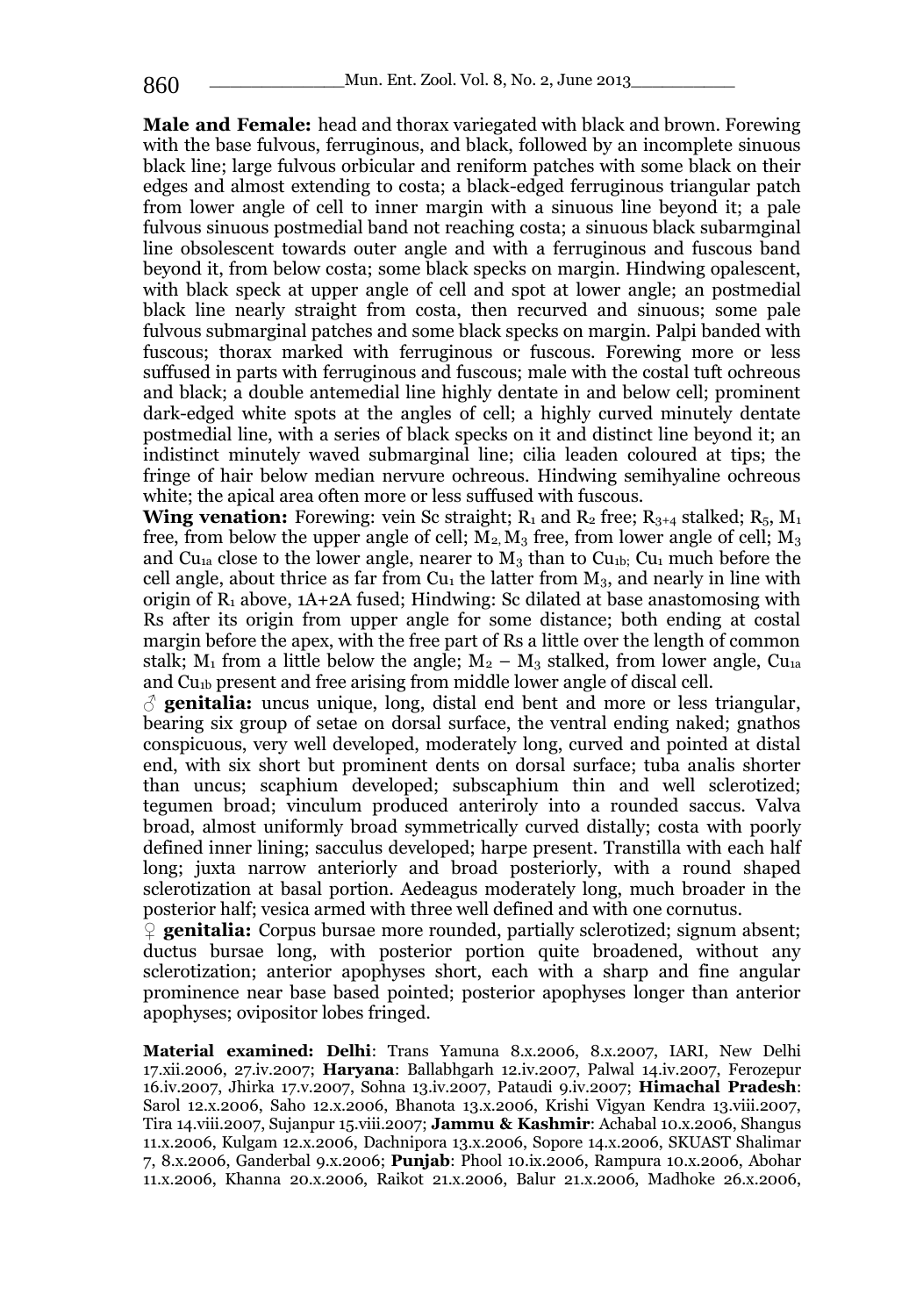Rajpura 28.x.2006, Nabha 29.x.2006; **Uttarakhand**: FRI Dehradun 20.vi.2007, Rishikesh 27.vi.2006, Jakholi 15.vi.2006, Rudraprayag 28.vi.2006, Ranichauri 30.x.2006, Pantnagar 1-7.x.2006, Haldwani 3.x.2006, Kashipur 4.x.2006; **Uttar Pradesh**: AMU Aligarh 27.iv.2006, Loni 13.iv.2006, Barot 12.iv.2006, Jawli 13.iv.2006, Ramnagar 15.iv.2006, Bhojipura 16.iv.2006.

**Distribution**: Through out Southern India (Fletcher, 1914); S. Africa, throughout India, Sri Lanka, Myanmar, Java, Duke of York Island (Hampson, 1896); widely distributed not only in the Indian sub-continent but also in South Africa, Congo and Malaysia (Butani & Jotwani, 1984).

**Host Range**: Brinjal, potato and other solanaceous crops (Butani & Jotwani, 1984 and during present study).

### **2.** *Maruca testulalis* **(Geyer)** (Figs. 29-43) **Diagnosis**

**Alar Expanse**: Male/Female: 20 to 30 mm

**Male and Female:** Head, thorax, and abdomen fuscous brown; palpi white below forewing fuscous brown; the costal area tinged with fulvous; indistinct subasal and antemedial lines across the cell and white spots below the cell; a lunulate black edged white spot in end of cell; a maculae black edged semihyaline band beyond the cell from below the costa to vein Cu1b. hindwing semi hyaline white; the basal costal area fuscous and a spot at upper angle of cell; two upper angle of cell; two indistinct sinuous postmedial lines; a marginal fulvous brown and fuscous band from costa to vein Sc, its inner ledge very irregular.

**Wing venation:** Forewing: vein Sc straight;  $R_1$  and  $R_2$  free;  $R_{3+4}$  stalked;  $R_5$ ,  $M_1$ free, from below the upper angle of cell;  $M_2$ ,  $M_3$  free, from lower angle of cell;  $M_3$ and Cu<sub>1a</sub> close to the lower angle, nearer to  $M_3$  than to Cu<sub>1a</sub>; Cu<sub>1a</sub> much before the cell angle, about thrice as far from  $Cu_{1a}$  the latter from  $M_3$ , and nearly in line with origin of  $R_1$  above,  $1A+2A$  fused; Hindwing: Sc dilated at base anastomosing with Rs after its origin from upper angle for some distance; both ending at costal margin before the apex, with the free part of Rs a little over the length of common stalk;  $M_1$  from a little below the angle;  $M_2 - M_3$  stalked, from lower angle, Cu<sub>1a</sub> and Cu1b present and free arising from middle lower angle of discal cell.

 $\delta$  **genitalia**: Uncus very long, narrow and strongly curved, dilated at tip, tip conspicuously fringed with flat scales dorsally and with setae ventrally, along with half ventro-distal portion setose; gnathos absent; tuba analis shorter than uncus; scaphium absent; subscaphium well developed and straplike; tegumen dome shaped, longer than broad and well sclerotized; vinculum moderately long and produced anteriorly into a blunt saccus. Valva long and almost egg shaped distally; costa broadly inflated, with seclerotized area produced into a beak-like thickening at its middle; sacculus prominent; harpe short and strongly sclerotized. Transtilla very reduced and membranous; juxta long and more or less triangular at distal end, weakly but uniformly sclerotized. Aedeagus comparatively short, with a thick sclerotized strap in one wall; vesica armed with loosely arranged denticles.

♀ **genitalia**: corpus bursae more or less dropper shaped, membranous; signum missing; ductus bursae moderately long and straight, membranous, with a sclerotized collar at ostial end; anterior apophyses long and stout, each with an angular thickening near base; posterior apophyses short and thin; ovipositor lobes densely fringed with array of long and short setae.

**Material examined: Delhi**: IARI, New Delhi 17.xii.2006, 27.iv.2007; **Haryana**: Palwal 14.iv.2007, Ferozepur 16.iv.2007, Jhirka 17.v.2007, Sohna 13.iv.2007, Pataudi 9.iv.2007;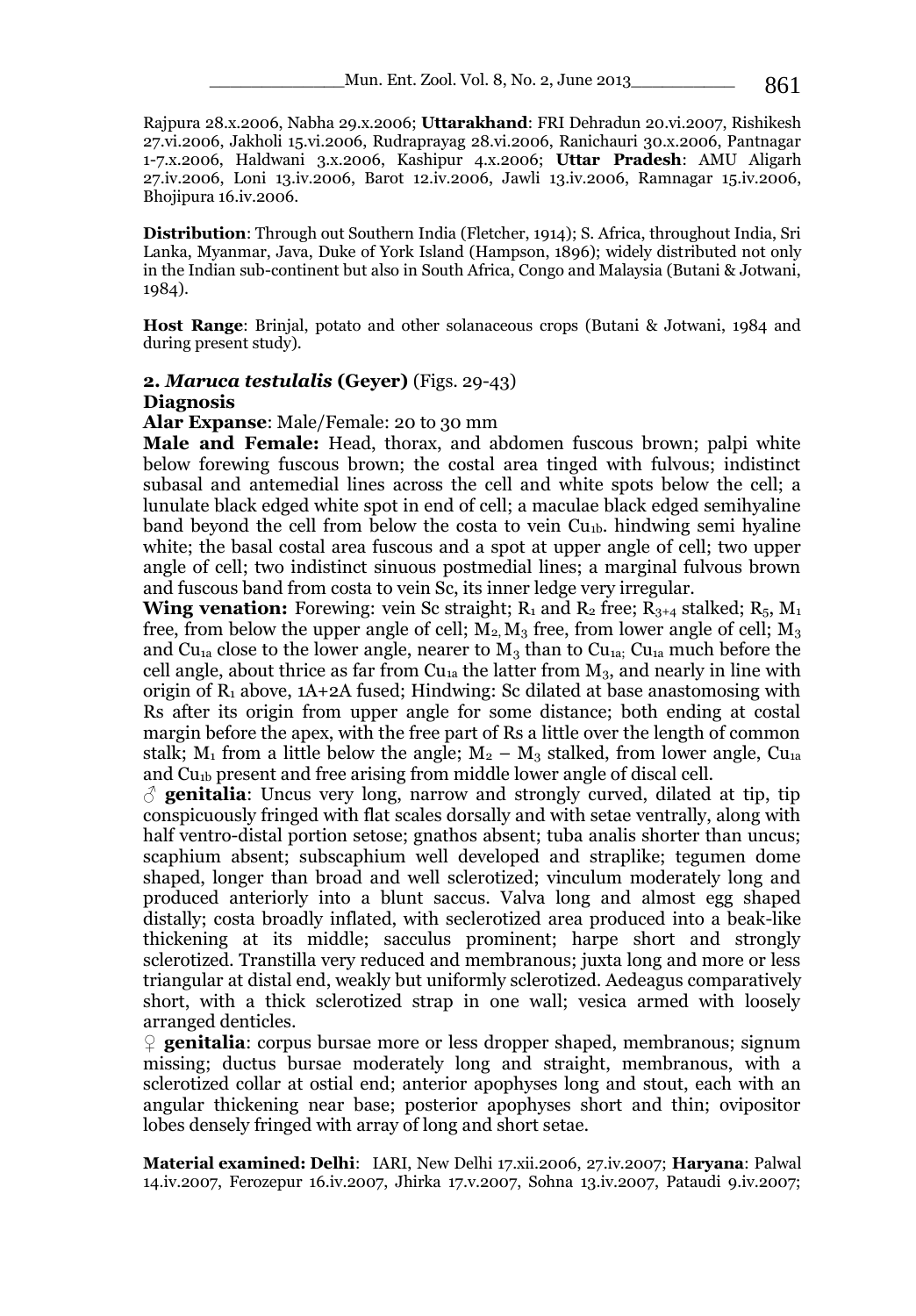**Himachal Pradesh**: Saho 12.x.2006, Bhanota 13.x.2006, Krishi Vigyan Kendra 13.viii.2007, Tira 14.viii.2007, Sujanpur 15.viii.2007; **Jammu & Kashmir**: 10.x.2006, Shangus 11.x.2006, Kulgam 12.x.2006, Dachnipora 13.x.2006, Sopore 14.x.2006, SKUAST Shalimar 7, 8.x.2006, Ganderbal 9.x.2006; **Punjab**: Rampura 10.x.2006, Abohar 11.x.2006, Khanna 20.x.2006, Raikot 21.x.2006, Balur 21.x.2006, Madhoke 26.x.2006, Rajpura 28.x.2006, Nabha 29.x.2006; **Uttarakhand**: FRI Dehradun 20.vi.2007, Rishikesh 27.vi.2006, Jakholi 15.vi.2006, Rudraprayag 28.vi.2006, Ranichauri 30.x.2006, Pantnagar 1-7.x.2006, Haldwani 3.x.2006, Kashipur 4.x.2006; **Uttar Pradesh**: AMU Aligarh 27.iv.2006, Loni 13.iv.2006, Barot 12.iv.2006, Jawli 13.iv.2006, Ramnagar 15.iv.2006, Bhojipura 16.iv.2006.

**Distribution**: Neotropical and Ethiopian regions, Japan, throughout the Oriental and Australian regions (Hampson, 1896); throughout Southern India (Fletcher, 1914); widespread in tropical and subtropical regions of the world (Butani & Jotwani, 1984).

**Host Range**: Indian beans, cowpea, castor, groundnut, rice, tobacco, green gram and red gram (Fletcher, 1914; Butani & Jotwani, 1984 and during present study).

### **3.** *Spoladea recurvalis* **(Fabricius)** (Figs. 44-58)

#### **Diagnosis**

**Alar Expanse**: Male/Female: 15 to 20 mm.

**Male and Female**: Head and thorax of Adults are small sized black colour ochreous suffused with rufous and abdomen is suffused with ruscous; labial palpi upcurved, three segmented, antennae thin long filiform, tibial spurs 0-2-4 (foreleg-midleg-hindleg) and foreleg with epiphysis.

**Wing venation:** Forewing: vein Sc straight;  $R_1$  and  $R_2$  free;  $R_{3+4}$  stalked;  $R_5$ ,  $M_1$ free, from below the upper angle of cell;  $M_2$ ,  $M_3$  free, from lower angle of cell;  $M_3$ and Cu<sub>1</sub> close to the lower angle, nearer to  $M_3$  than to Cu<sub>1</sub>; Cu<sub>1</sub> much before the cell angle, about thrice as far from  $Cu<sub>1</sub>$  the latter from  $M<sub>3</sub>$ , and nearly in line with origin of  $R_1$  above,  $1A+2A$  fused,  $3A$  present; Hindwing: Sc dilated at base anastomosing with Rs after its origin from upper angle for some distance; both ending at costal margin before the apex, with the free part of Rs a little over the length of common stalk;  $M_1$  from a little below the angle;  $M_2 - M_3$  stalked, from lower angle,  $Cu<sub>1</sub>$  and  $Cu<sub>2</sub>$  present and free arising from middle lower angle of discal cell.

♂ **genitalia:** Uncus extremely reduced, broad at based and rounded at distal end, apex crowned with short and thick setae; tuba nails not examined; tegumen broader than long, heavily scleroized; vinculum produced into a rounded rudimentary saccus. Valva leaf like; costa narrowly inflated, produced into a small finger like process from its middle towards inner side, with very long setae on costal margin; sacculus poorly differentiated at base only; cucullus subrounded. Transtilla inconspicuous; juxta U-shaped. Aedeagus long, moderately narrow and slender, with a sclerotized strap in one wall and the other one membranous; vesica with a long sclerotized plate, representing the cornutus.

♀ **genitalia:** Corpus bursae long, narrow and rounded anteriorly slightly broadend posteriorly, with areas of sclerotization, signum heavily sclerotized; ductus brusae very reduced; anterior apophyses long and stout; posterior apophyses short and thin; ovipositor lobes narrow, densely setose with long setae.

**Material examined: Delhi**: Trans Yamuna 8.x.2006, 8.xii.2007, IARI, New Delhi 17.xii.2006, 27.iv.2007; **Haryana**: Ballabhgarh 12.iv.2007, Palwal 14.iv.2007; **Punjab**: Ferozepur 16.iv.2007, Jhirka 17.v.2007; **Himachal Pradesh**: Sarol 12.x.2006, Saho 12.x.2006, Bhanota 13.x.2006, Krishi Vigyan Kendra 13.viii.2007; **Jammu & Kashmir**: SKUAST Shalimar 7, 8.x.2006, Ganderbal 9.x.2006; Punjab: Phool 10.ix.2006, Rampura 10.x.2006, Abohar 11.x.2006, Fazilika 11.x.2006; **Uttarakhand**: FRI Dehradun 20.vi.2007,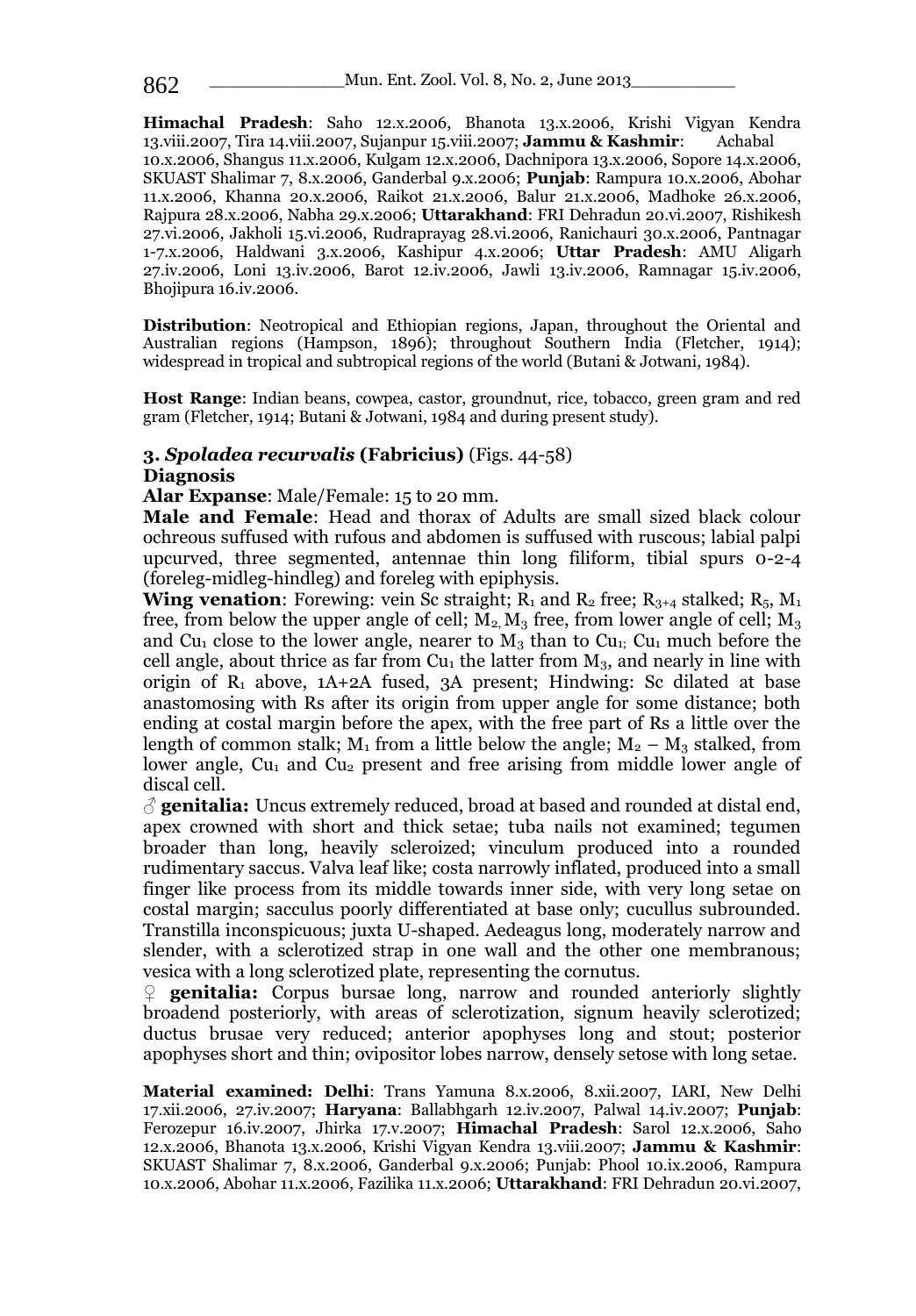Rishikesh 27.vi.2006, Gurukul Kangri University Campus Haridwar 26.vi.2006; **Uttar Pradesh**: AMU Aligarh 27.iv.2006, Loni 13.iv.2006, Barot 12.iv.2006, Jawli 13.iv.2006, Ramnagar 15.iv.2006, Bhojipura 16.iv.2006, Dhampur 17.iv.2006, Chandpur 18.iv.2006, Anupshahar 1.iv.2006.

**Distribution**: Throughout India.

**Host range:** Amaranthus, spinach; beet root, koorkan (Fletcher, 1914; Nair, 1970; Butani & Jotwani, 1984; Gupta, 1990; David, 2001; Capinera, 2001 and during present study)

# **4.** *Sylepta derogata* **Lefroy** (Figs. 59-73)

#### **Diagnosis**

**Alar Expanse**: Male/Female 28 to 40 mm.

**Male and Female:** Yellowish white; the head and thorax spotted with black and brown; abdomen with segmental brown rings; a pair of black spots or dorsal band on 2nd segment and one or two black spots towards extremity. Forewing with two subbasal series of black-brown spots often developed into lines; an oblique antemedial line; an annulus in cell and smaller one below it; a large reniform discocellular mark; a postmeidal sinuous line highly bent outwards between veins  $M<sub>2</sub>$  and Cu<sub>1</sub>, and usually with a line across its sinus; the veins of outer area streaked with brown; a minutely dentate sumarginal line slightly angled on vein  $Cu<sub>1</sub>$ ; a marginal line. Hindwing with discocellular annulus touching an oblique minutely dentate antemedial line; a sinuous postmedial line, highly excurved and dentate between veins  $M_2$  and Cu<sub>1</sub>, its sinus crossed by a dentate line; a minutely dentate subarmginal line bent outwards to anal angle.

**Wing venation:** Forewing: vein Sc straight;  $R_1$  and  $R_2$  free;  $R_{3+4}$  stalked;  $R_5$ ,  $M_1$ free, from below the upper angle of cell;  $\overline{M}_2$ ,  $\overline{M}_3$  free, from lower angle of cell;  $\overline{M}_3$ and Cu<sub>1</sub> close to the lower angle, nearer to  $M_3$  than to Cu<sub>1a;</sub> Cu<sub>1</sub> much before the cell angle, about thrice as far from  $Cu<sub>1b</sub>$  the latter from  $M<sub>3</sub>$ , and nearly in line with origin of  $R_1$  above,  $1A+2A+3A$  fused; Hindwing: Sc dilated at base anastomosing with Rs after its origin from upper angle for some distance; both ending at costal margin before the apex, with the free part of Rs a little over the length of common stalk; M<sub>1</sub> from a little below the angle;  $M_2 - M_3$  stalked, from lower angle, Cu<sub>1a</sub> and Cu1b present and free arising from middle lower angle of discal cell.

 $\delta$  **genitalia**: Uncus very long, narrow and strongly curved, dilated at tip, tip conspicuously fringed with flat scales dorsally and with setae ventrally, along with half ventro-distal portion setose; gnathos absent; tuba analis shorter than uncus; scaphium absent; subscaphium well developed and straplike; tegumen dome shaped, longer than broad and well sclerotized; vinculum moderately long and produced anteriorly into a blunt saccus. Valva long and almost egg shaped distally; costa broadly inflated, with seclerotized area produced into a beak-like thickening at its middle; sacculus prominent; harpe short and strongly sclerotized. Transtilla very reduced and membranous; juxta long and more or less triangular at distal end, weakly but uniformly sclerotized. Aedeagus comparatively short, with a thick sclerotized strap in one wall; vesica armed with loosely arranged denticles.

♀**genitalia**: corpus bursae more or less dropper shaped, membranous; signum present; ductus bursae moderately long and straight, membranous, with a sclerotized collar at ostial end; anterior apophyses long and stout, each with an angular thickening near base; posterior apophyses short and thin; ovipositor lobes densely fringed with array of long and short setae.

**Material examined: Delhi**: Trans Yamuna 8.x.2006, 8.xii.2007, IARI, New Delhi 17.xii.2006, 27.iv.2007. **Haryana**: Ballabhgarh 12.iv.2007, Palwal 14.iv.2007, Ferozepur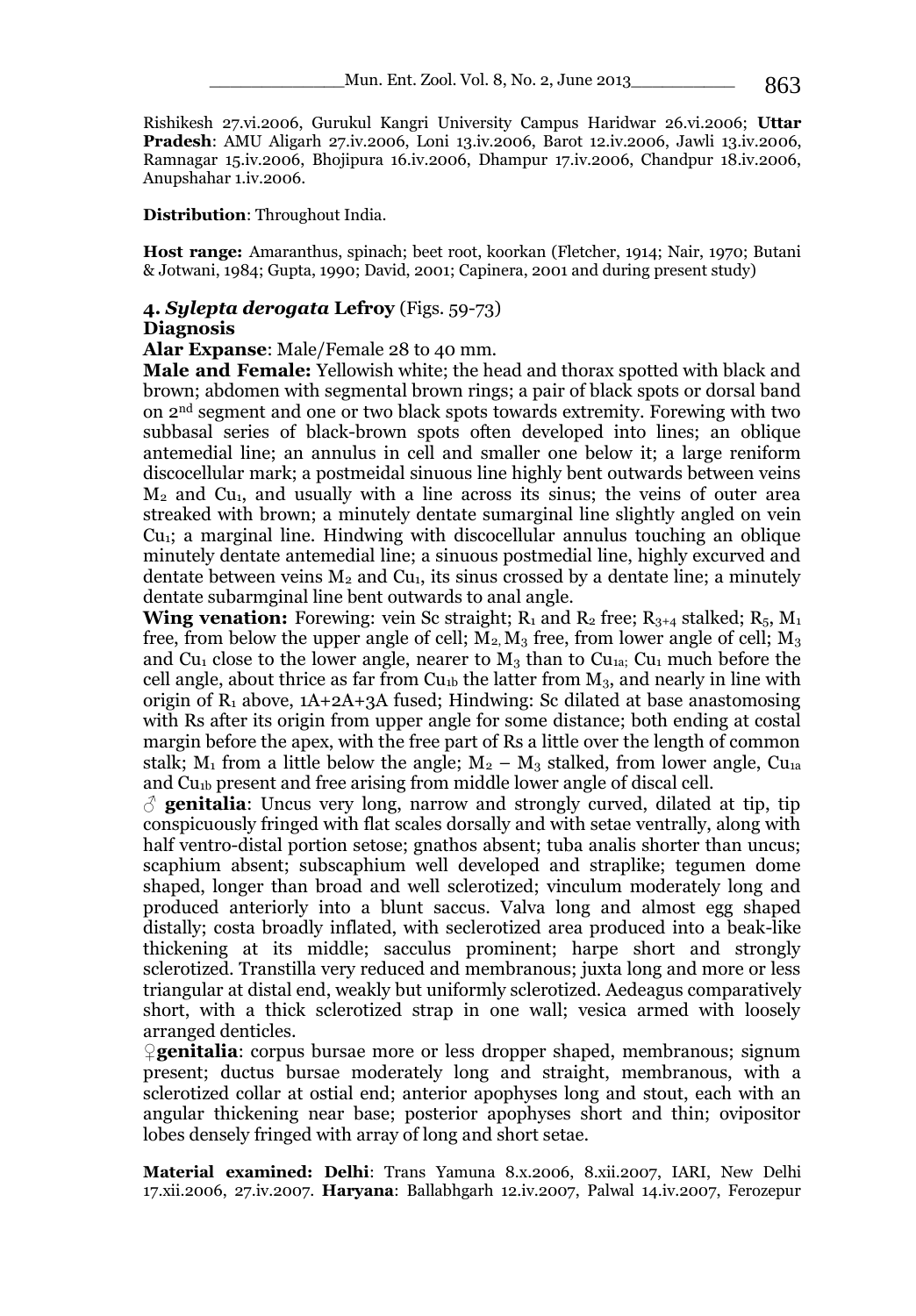16.iv.2007, Jhirka 17.v.2007, Sohna 13.iv.2007, Pataudi 9.iv.2007, Hansi 10.iv.2007. **Himachal Pradesh**: Sarol 12.x.2006, Saho 12.x.2006, Bhanota 13.x.2006, Krishi Vigyan Kendra 13.viii.2007, Tira 14.viii.2007. **Jammu & Kashmir**: Achabal 10.x.2006, Shangus 11.x.2006, Kulgam 12.x.2006, Dachnipora 13.x.2006, Sopore 14.x.2006, Gurez 15.x.2006, Bandipore 16.x.2006, Jammu University Campus 02.x.2006, Keller 05.x.2006, Tral 06.x.2006, SKUAST Shalimar 7, 8.x.2006, Ganderbal 9.x.2006. **Punjab**: Phool 10.ix.2006, Rampura 10.x.2006, Abohar 11.x.2006, Fazilika 11.x.2006, Bhallonwal Shonkri 14.x.2006, Mukerian 15.x.2006, Phagwara 17.x.2006, PAU 18,19.x.2006, Khanna 20.x.2006, Raikot 21.x.2006, Balur 21.x.2006, Madhoke 26.x.2006, Rajpura 28.x.2006, Nabha 29.x.2006. **Uttarakhand**: FRI Dehradun 20.vi.2007, Rishikesh 27.vi.2006, Gurukul Kangri University Campus Haridwar 26.vi.2006. **Uttar Pradesh**: AMU Aligarh 27.iv.2006, Loni 13.iv.2006, Barot 12.iv.2006, Jawli 13.iv.2006, Ramnagar 15.iv.2006, Bhojipura 16.iv.2006, Dhampur 17.iv.2006, Chandpur 18.iv.2006, Anupshahar 1.iv.2006.

**Distribution**: The tropical and warmer temperate zones (Hampson, 1896); throughout the plains of Southern India (Fletcher, 1914); India (Butani & Jotwani, 1984).

**Host Range**: Okra, cotton and other malvaceous plants (Fletcher, 1914; Butani & Jotwani, 1984).

## **(ii). Subfamily: Evergestinae**

Evergestinae is a fairly small subfamily of the lepidopteran family Crambidae, the crambid snout moths. It contains roughly 140 species on all continents and continental islands. Evergestine moths resemble Pyraustinae; however, the male genitalia have a long uncus and long, slender gnathos. The larvae feed mostly on plants of family Brassicaceae (Figs. 10-13)

# **5.** *Crocidolomia binotalis* **Zeller** (Figs. 74-88)

### **Diagnosis**

**Alar expanse**: Male/Female 24- 28 mm.

**Male and Female:** Palpi banded with fuscous; thorax marked with ferruginous or fuscous. Forewing more or less suffused in parts with ferruginous and fuscous; male with the costal tuft ochreous and black; a double antemedial line highly dentate in and below cell; prominent dark-edged white spots at the angles of cell; a highly curved minutely dentate postmedial line, with a series of black specks on it and distinct line beyond it; an indistinct minutely waved submarginal line; cilia leaden coloured at tips; the fringe of hair below median nervure ochreous. Hindwing semihyaline ochreous white; the apical area often more or less suffused with fuscous.

**Wing venation:** Forewing: vein R<sub>1</sub> curved towards Sc and closely approximated to the latter but sometimes touching or shortly anastomosing with it;  $R_2$  free;  $R_{3+4}$ stalked;  $R_5$ ,  $M_1$  free, from below the upper angle of cell;  $M_2-M_3$  close to each other, from lower angle of cell; Cu<sub>1a</sub> close to the lower angle, nearer to  $M_3$  than to Cu<sub>1a</sub>, three veins, i.e.  $M_2$ ,  $M_3$  and Cu<sub>1a</sub> equidistantly placed; Cu<sub>1a</sub> much before the cell angle, about thrice as far from  $Cu<sub>1a</sub>$  the latter from  $M<sub>3</sub>$ , and nearly in line with origin of  $R_1$  above, 1A and 2A present. Hindwing: Sc dilated at base anastomosing with Rs after its origin from upper angle for some distance; both ending at costal margin before the apex, with the free part of Rs a little over the length of common stalk;  $M_1$  from a little below the angle;  $M_2 - M_3$  stalked, from lower angle, Cu<sub>1a</sub> and Cu1b present and free arising from middle lower angle of discal cell.

 $\beta$  **genitalia:** uncus unique, long, distal end bent and more or less triangular, bearing six group of setae on dorsal surface, the ventral ending naked; gnathos conspicuous, very well developed, moderately long, curved and pointed at distal end, with six short but prominent dents on dorsal surface; tuba analis shorter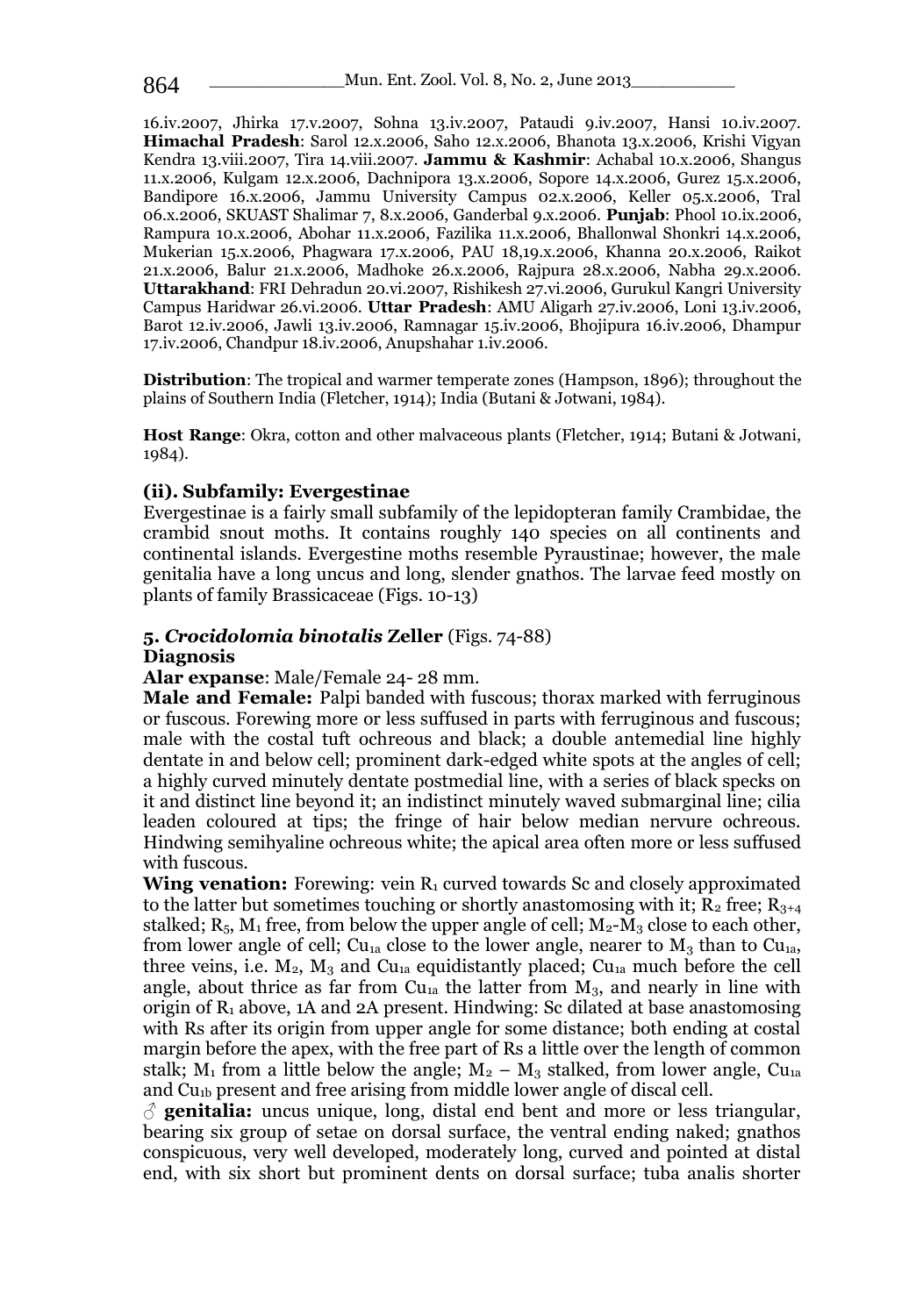than uncus; scaphium not developed; subscaphium thin and well sclerotized; tegumen broad; vinculum produced anteriroly into a rounded saccus. Valva long, almost uniformly broad unsymmetrically rounded distally; costa with poorly defined inner lining; sacculus poorly demarcated; harpe absent. Transtilla with each half long and ribbon like, weakly sclerotized; juxta narrow anteriorly and broad posteriorly, with a v-shaped sclerotization at basal portion. Aedeagus moderately long, much broader in the posterior half; vesica armed with three well defined and heavily sclerotized cornuti.

♀ **genitalia:** Corpus bursae more or less rounded, partially sclerotized; signum absent; ductus bursae long, with posterior portion quite broadened, without any sclerotization any-where; anterior apophyses long, each with a sharp and fine angular prominence near base based pointed; posterior apophyses short and thing; ovipositor lobes fringed with different.

**Material examined: Delhi**: Trans Yamuna 8.x.2006, 8.x.2007, IARI, New Delhi 17.xii.2006, 27.iv.2007, **Haryana**: Ballabhgarh 12.iv.2007, Palwal 14.iv.2007, Ferozepur 16.iv.2007, Jhirka 17.v.2007, Sohna 13.iv.2007, Pataudi 9.iv.2007. **Himachal Pradesh**: Sarol 12.x.2006, Saho 12.x.2006, Bhanota 13.x.2006, Krishi Vigyan Kendra 13.viii.2007, Tira 14.viii.2007, Sujanpur 15.viii.2007, KVK Kangra 16.viii.2007, Dera 17.viii.2007, HPKV, Palampur 18.viii.2007, Nagar 19.viii.2007, Manali 20.viii.2007, Keylong 20.viii.2007, Dalang 22.viii.2007, Kufri 7.viii.2007, Brachhawar 27.viii.2007, Kandhaghat 29.viii.2007, Kassauli 01.ix.2007. **Jammu & Kashmir**: Achabal 10.x.2006, Shangus 11.x.2006, Kulgam 12.x.2006, Dachnipora 13.x.2006, Sopore 14.x.2006, Gurez 15.x.2006, Keller 05.x.2006, Tral 06.x.2006, SKUAST Shalimar 7, 8.x.2006, Ganderbal 9.x.2006 **Punjab**: Phool 10.ix.2006, Rampura 10.x.2006, Abohar 11.x.2006, Khanna 20.x.2006, Raikot 21.x.2006, Balur 21.x.2006, Madhoke 26.x.2006, Rajpura 28.x.2006, Nabha 29.x.2006. **Uttarakhand**: FRI Dehradun 20.vi.2007, Rishikesh 27.vi.2006, Jakholi 15.vi.2006, Rudraprayag 28.vi.2006, Ranichauri 30.x.2006, Pantnagar 1-7.x.2006, Haldwani 3.x.2006, Kashipur 4.x.2006. **Uttar Pradesh**: AMU Aligarh 27.iv.2006, Loni 13.iv.2006, Barot 12.iv.2006, Jawli 13.iv.2006, Ramnagar 15.iv.2006, Bhojipura 16.iv.2006, Dadri 4.iv.2006, Badalpur 5.iv.2006, Sikandrabad 4.iv.2006, Kasna 6.iv.2006, Muradnagar 7.iv.2006, Modinagar 8.iv.2006, Garh, Sahibabad 9.iv.2006, Modipuram 3.iv.2006, Vehalana 11.iv.2006, Shamli 12.iv.2006, Saharanpur 12.iv.2006.

**Distribution**: South Africa, Formosa, throughout India, Ceylon, Burma, Java, Australia and Norfolk Island (Hampson, 1896); widely distributed in Indian sub-continent as also in South-east Asia, Australia and Africa (Butani & Jotwani, 1984).

**Host Range**: All brassica crops and specially cabbage (Butani & Jotwani, 1984 and during present study).

# **(iii). Subfamily: Glaphyriinae**

Adults are mostly small and broad-winged; labial palpus short; cheatosemata absent. In the male genitalia the uncus is usually well developed and slender, but sometimes modified or reduced; gnathos absent (Figs. 7-9).

## **6.** *Hellula undalis* **Fabricius** (Figs. 89-103)

## **Diagnosis**

**Alar expanse**: Male/ Female 18 to 22 mm.

**Male and Female**: Grey and brown suffused with fuscous. Forewing with pale dentate subasal line; a dark antemedial line on a pale band excurved between subcostal and median nervures; a pale-edged dark discocellar lunule; a pale postmedial line excurved from vein  $R_5$  to Cu<sub>2</sub>; a pale apical spot and series of pale and dark marginal specks. Hindwing pale, with slight fuscous suffusion on apical area.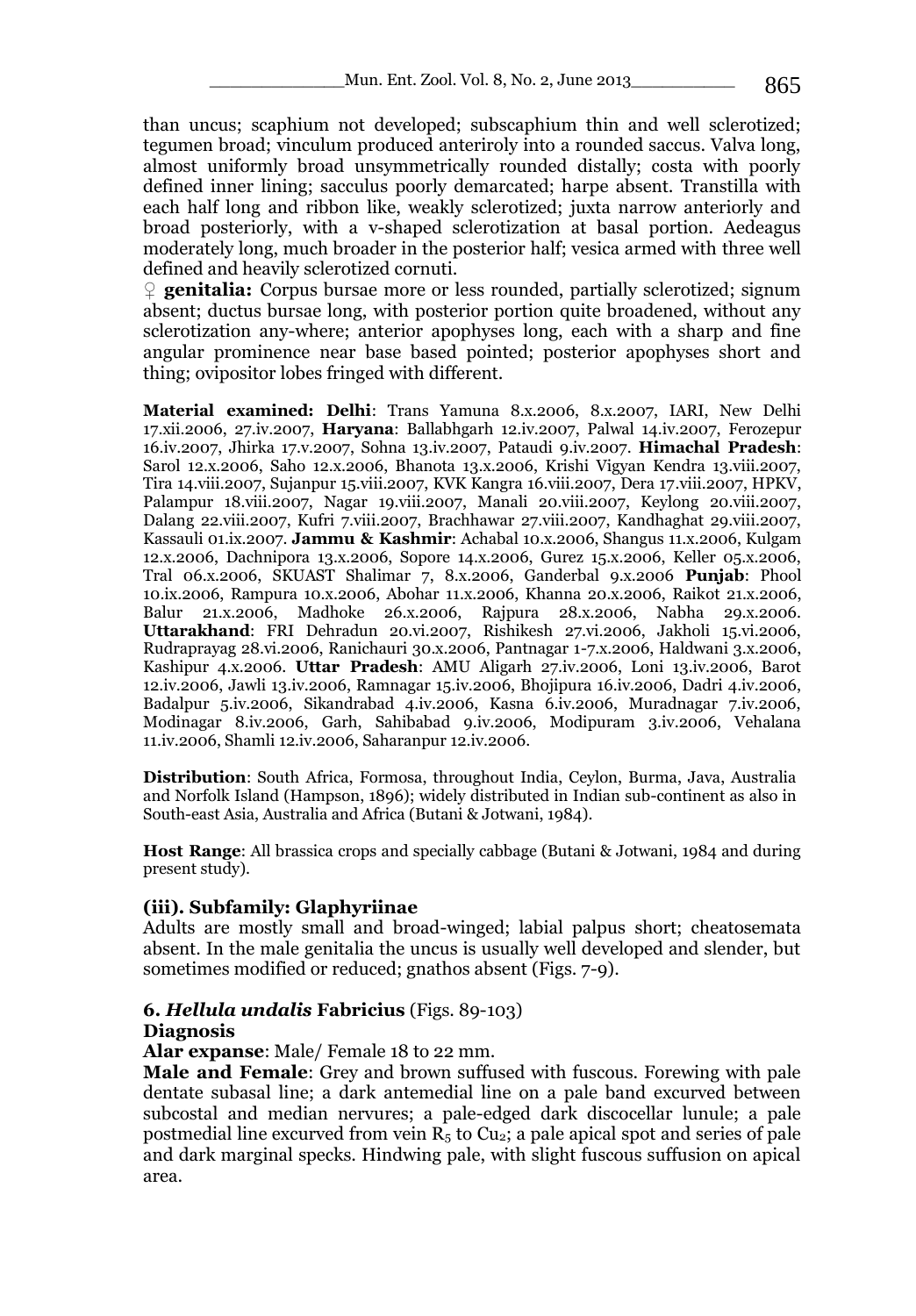**Wing venation:** Forewing: Sc straight and attached with discal cell, vein R<sub>1</sub> straight and arising from upper middle discal cell;  $R_2$  free;  $R_{3+4}$  stalked;  $R_5$ ,  $M_1$ free, from below the upper angle of cell;  $M_2-M_3$  close to each other, from lower angle of cell; Cu<sub>1</sub> close to the lower angle, nearer to  $M_3$  than to Cu<sub>1a</sub>, three veins, i.e.  $M_2$ ,  $M_3$  and Cu<sub>1a</sub> equidistantly placed; Cu<sub>1a</sub> much before the cell angle, about thrice as far from Cu<sub>1b</sub> the latter from  $M_3$ , and nearly in line with origin of R<sub>1</sub> above, 1A and 2A present. Hindwing: Sc dilated at base anastomosing with Rs after its origin from upper angle for some distance; both ending at costal margin before the apex, with the free part of Rs a little over the length of common stalk;  $M_1$  from a little below the angle;  $M_2-M_3$  stalked from lower angle of discal cell, Cu1a and Cu1b present and arising from middle lower angle of discal cell.

 $\beta$  **genitalia:** uncus unique, long, distal end bent and more or less triangular, bearing six group of setae on dorsal surface, the ventral ending naked; gnathos conspicuous, very well developed, moderately long, curved and pointed at distal end, with six short but prominent dents on dorsal surface; tuba analis shorter than uncus; scaphium not developed; subscaphium thin and well sclerotized; tegumen broad; vinculum produced anteriroly into a rounded saccus. Valva long, almost uniformly broad symmetrically rounded distally; costa with poorly defined inner lining; sacculus poorly demarcated; harpe absent. Transtilla with each half long and ribbon like, weakly sclerotized; juxta narrow anteriorly and broad posteriorly, with a v-shaped sclerotization at basal portion. Aedeagus moderately long, much broader in the posterior half; vesica armed with sclerotized cornuti.

♀ **genitalia:** Corpus bursae more or less rounded, partially sclerotized; signum absent; ductus bursae long, with posterior portion quite broadened, without any sclerotization any-where; anterior apophyses long, each with a sharp and fine angular prominence near base based pointed; posterior apophyses same size as anterior apophyses; ovipositor lobes fringed.

**Material examined: Delhi**: Trans Yamuna 8.x.2006, 8.x.2007, IARI, New Delhi 17.xii.2006, 27.iv.2007; **Haryana**: Ballabhgarh 12.iv.2007, Palwal 14.iv.2007, Ferozepur 16.iv.2007, Jhirka 17.v.2007; **Himachal Pradesh**: Sarol 12.x.2006, Saho 12.x.2006, Bhanota 13.x.2006, Krishi Vigyan Kendra 13.viii.2007; **Jammu & Kashmir**: SKUAST Shalimar 7, 8.x.2006, Ganderbal 9.x.2006; **Punjab**: Phool 10.ix.2006, Rampura 10.x.2006, Abohar 11.x.2006, Fazilika 11.x.2006; **Uttarakhand**: FRI Dehradun 20.vi.2007, Rishikesh 27.vi.2006, Gurukul Kangri University Campus Haridwar 26.vi.2006; **Uttar Pradesh**: AMU Aligarh 27.iv.2006, Loni 13.iv.2006, Barot 12.iv.2006, Jawli 13.iv.2006, Ramnagar 15.iv.2006, Bhojipura 16.iv.2006, Dhampur 17.iv.2006, Chandpur 18.iv.2006, Anupshahar 1.iv.2006.

**Distribution**: ASIA- Bangladesh, Brunei, Burma, Cambodia, Cocos-Keeling Islands, Hong Kong, India, Indonesia, Laos, Malaysia, Pakistan, Philippines, Saudi Arabia, Singapore, Sri Lanka, Taiwan, Thailand, Vietnam; AFRICA- Ghana, Kenya, Madagascar, Malawi, Mali, Mauritius, Mozambique, Nigeria, Rhodesia, Senegal, Seychelles, Sierra Leone, Somalia, South Africa, Sudan, Tanzania, Uganda, Upper Volta, Zaire, Zambia; AUSTRALASIA and PACIFIC ISLANDS - Australia, Caroline Islands, Cook Islands, Fiji, Mariana Islands, New Caledonia, Niue Island, Norfolk Island, Papua New Guinea, Western Samoa Solomon Islands, Tonga (CAB Map, 1979).

**Host Range**: Cabbage, cole crops and some root crops as well (Butani & Jotwani, 1984 and during present study).

#### **DISCUSSION**

Survey-cum-collection works on crambid lepidopterous insects associated with vegetables in North India were undertaken. On the basis of collected /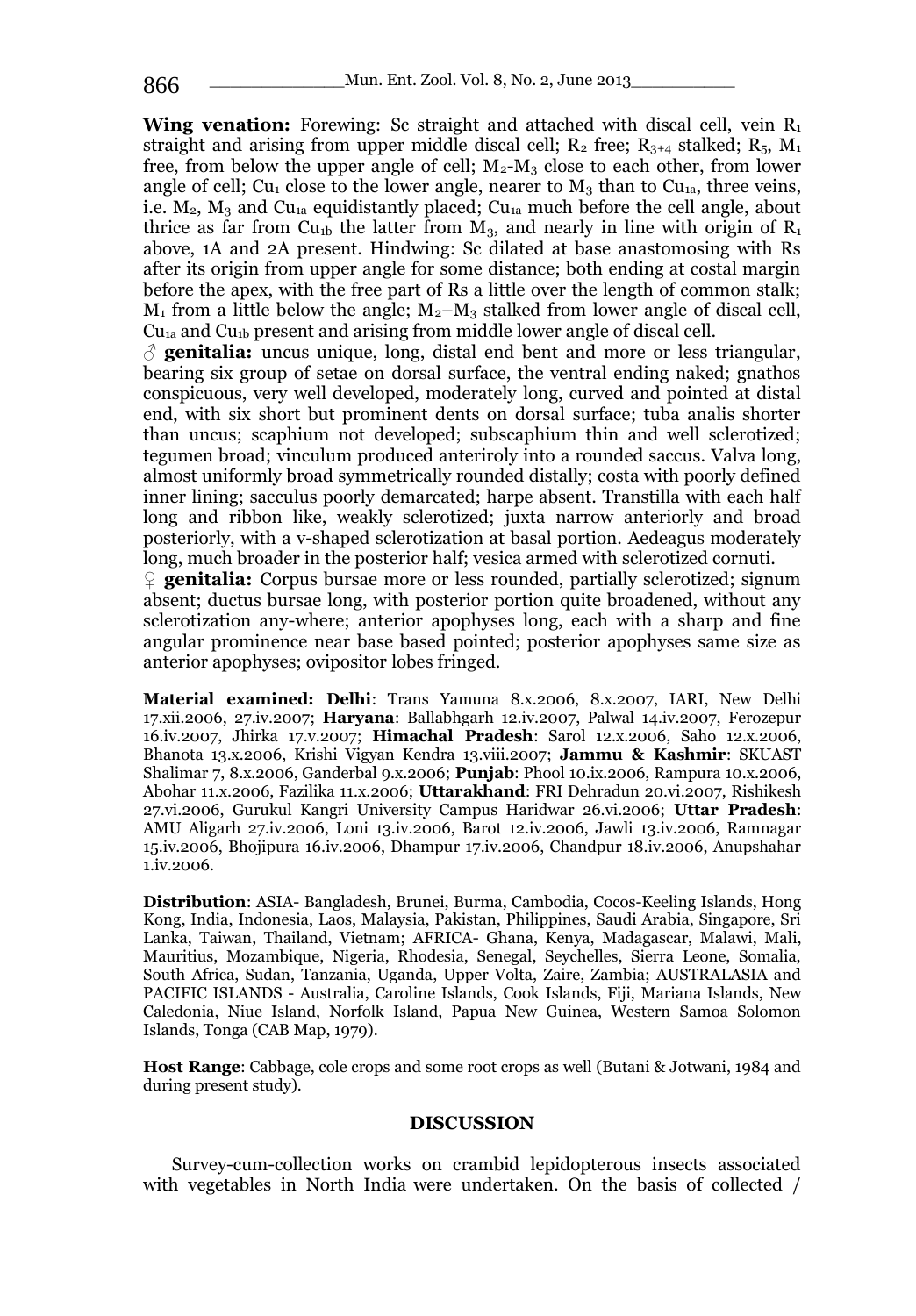reference specimens Crambid insects associated with vegetables in India examined in the National Pusa Collection, Division of Entomology, Indian Agricultural Research Institute, New Delhi, seven states / union territories of North India had been covered. In the present study integrating taxonomic aspects incorporation of the superfamily, family and subfamilies illustrated keys is the unique feature of study. The surveys led to the collection of six species on the following crops namely, brinjal, potato, Indian beans, cowpea, castor, groundnut, rice, tobacco, green gram, red gram, amaranthus, spinach, beet root, koorkan, okra, cabbage and cole crops.

The present study provided all the existing information on crambid insects associated with vegetables in North India, their host range, distribution and taxonomically identification tools, so that it will be helpful in identification. Management programs to the control of vegetable pests and for the higher productivity of vegetables.

The superfamily, family and subfamilies identification characters were reviewed earlier (Holloway et al., 1987), which was published in black and white as line diagrams. Now, all the characters of higher level taxa reviewed and illustrated in color, which will help in identification. Beside these characters, the major pests falls under these superfamilies were reviewed for the proper identification upto lower (species) level taxa. These illustrated diagnostic aid major crambid vegetable pests will help in proper identification to farmers and researchers.

### **ACKNOWLEDGEMENT**

The authors are grateful to the Indian Council of Agricultural Research, New Delhi for funding the project entitled "Network Project on Insect Biosystematics".

#### **LITERATURE CITED**

**Butani, D. K. & Jotwani, M. G.** 1984. Insects in Vegetables, 356. Periodic Expert Book Agency, Vivek Vihar, 110032, Delhi, India.

**CABI,** 1979. *Crocidolomia binotalis*. Distribution maps of plant pests. Distribution map No. 236. CAB International, Nosworthy Way, Wallingford, Oxfordshire, OX10 8DE, UK.

**Capinera, J. L.** 2001. Handbook of Vegetable Pests. Academic Press, California, USA, 729 pp.

**Common,** 1970. Lepidoptera, the Insects of Australia, Chapter No. 3b. CSIRO, Division of Entomology, Melbourne.

**David, B. V.** 2001. Elements of Economic Entomology. Popular Book Depot. Chennai, India pp: 562.

**Fletcher, T. B.** 1914. Some South Indian Insects. Agricultural Research Institute, New Delhi, India, pp. 565.

**Fletcher, T. B.** 1921. Life history of Indian Insects, Microlepidoptera. Mem. Dep. Agric., India, 6: 1-217.

**Gupta, S. L.** 1990. Key for the identity of some major lepidopterous pests of vegetables in India. Bull. Entomol., 31 (1): 69-84.

**Hampson, G. F.** 1892. The Fauna of British India Including Ceylon and Burma, Moths. Vol.I. Taylor and Francis Ltd., London, pp: 527.

**Hampson, G. F.** 1896. Fauna of British India Including Ceylon and Burma, Moths, Vol. 4, Taylor and Francis Ltd., London, UK., pp. 594.

**Holloway, J. D., Bradley, J. D. & Carter, D. J.** 1987. CIE Guides to Insects of Importance to Man 1. Lepidoptera. CAB International Institute of Entomology, London, UK., pp. 262.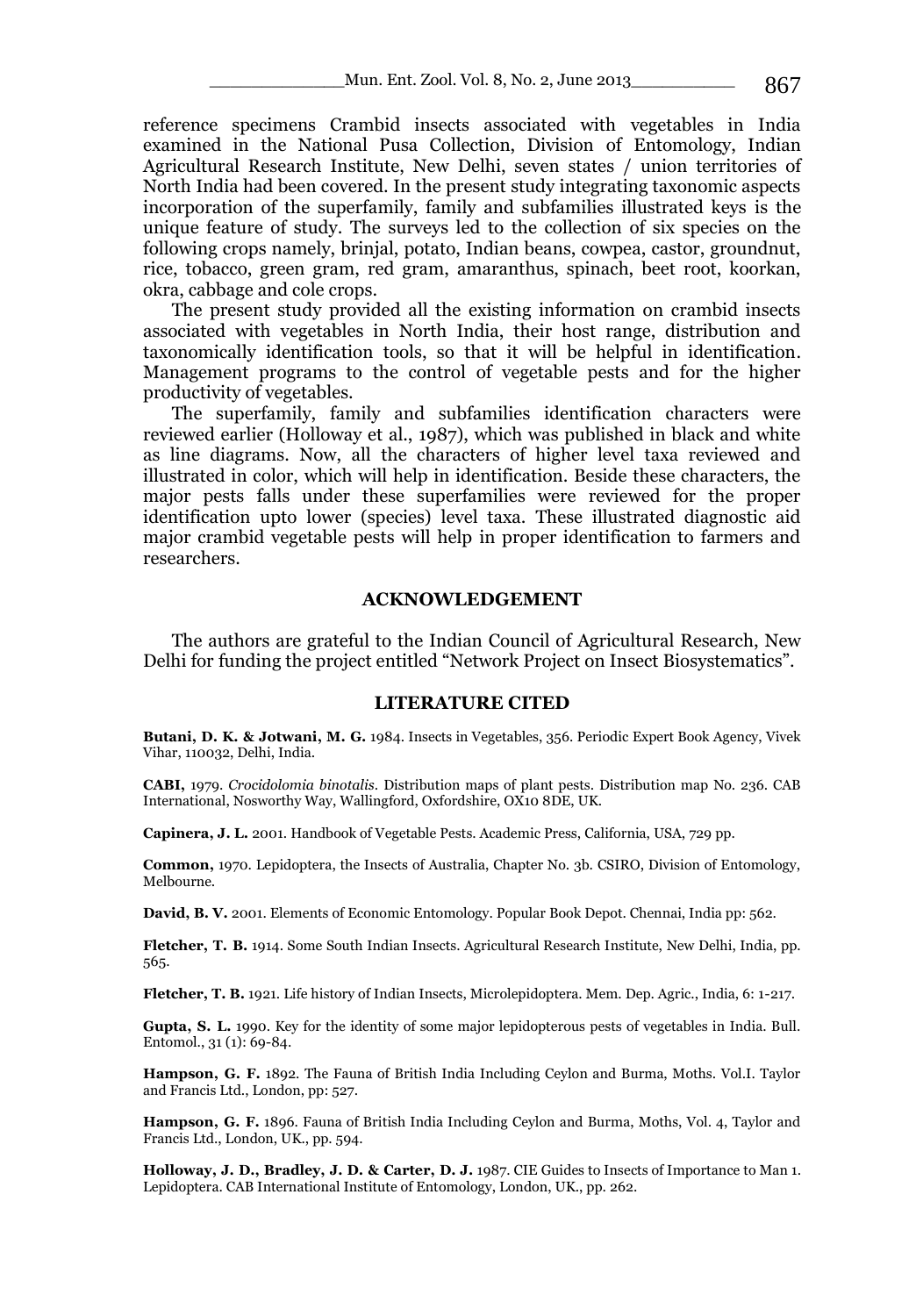**Kitching, I. J.** 2003. Phylogeny of the death's head hawkmoths, *Acherontia>* (Laspeyres) and related genera (Lepidoptera: Sphingidae: Sphinginae: Acherontiini). Systematic Entomol., 28: 71-88.

**Kitching, I. J. & Cadiou, J. M.** 2000. Hawkmoths of the World: An Annotated and Illustrated Revisionary Checklist. Cornell University Press, Ithaca, New York, USA.

**Klots, A. B.** 1970. Taxonomists Glossary of Genitalia in Insects. Munksgasard, Copenhagen Lepidoptera. Tuxen, 115-139.

**Kumar, R., Sharma, G. & Ramamurthy, V. V.** 2008. Biosystematics of *Psara basalis* walker (Lepidoptera: Crambidae: Spilomelinae) on spinach. Ind. J. Entomol., 70 (4): 408-410.

**Lefroy, H. M.** 1909. Indian Insect Life-Lepidoptera-Butterflies and Moths. Vol. II, Agricultural Research Institute, Pusa, India. pp.397-786.

**Kumar, R., Sharma, G., Ramamurthy, V. V. & Kumar, N.** 2007a. Major lepidopterous insect pests of vegetables in North India. Ind. J. Entomol., 69 (2): 189-195.

**Kumar, R., Sharma, G., Ramamurthy, V. V. & Kumar, N.** 2007b. Biosystematic studies of *Junonia orithya* Linnaeus (Lepidoptera: Nymphalidae) from North India. Ind. J. Entomol., 69 (3): 224- 229.

**Nair, M. R. G. K.** 1970. Insects and Mites of Crops in India. New Jack Printing Works Private Limited, Bombay, pp: 404.

**Pradhan, S.** 1969. Insect Pests of Crops. National Book Trust, New Delhi, India, pp: 198.

**Robinson, G. S.** 1976. The preparation of slides of Lepidoptera genitalia with special reference to microlepidotpera. Entomol. Gazette, 27 (2): 127-132.

**Sharma, G., Kumar, R., Pathania, P. C. & Ramamurthy, V. V.** 2008. Biodiversity of lepidopterous insects associated with vegetables in India: A study. Ind. J. Entomol., 70 (4): 369-384.

**Sidhu, A. S.** 1998. Current status of vegetables research in India. World Conference on Horticultural Research, 17-20 June, Rome, Italy.

**Winter, W. D.** 2000. Basic Techniques for Observing and Studying Moths and Butterflies. Lepidopterists Society, New Have, CT.

**Zimmerman, E. C.** 1978. Microlepidoptera Insects of Hawaii. University Press of Hawaii, Honolulu, 1903 pp.

**Atay, E.** 2006. The ıdentity of *Parapoynx affinialis* (Guenee, 1854) (Lepidoptera, Crambidae, Nymphulinae) in Turkey. J. Entomol., 3: 76-81.

**Abdullah, F. & Shamsulaman, K.** 2008. Insect pests of *Mangifera indica* plantation in Chuping, Perlis, Malaysia. J. Entomol., 5: 239-251.

**Chipurura, B., Muchuweti, M. & Manditseraa, F.** 2010. Effects of thermal treatment on the phenolic content and antioxidant activity of some vegetables. Asian J. Clin. Nutr., 2: 93-100.

**Pogori, N., Ahmad, C., Yan, X. & Dong, W.** 2008. Production and biochemical characterization of an extracellular lipase from *Rhizopus chinensis* CCTCC M201021. Biotechnology, 7: 710-717.

**Salawu, S. O., Akindahunsi, A. A. & Comuzzo, P.** 2006. Chemical composition and *in vitro* antioxidant activities of some Nigerian vegetables. J. Pharmacol. Toxicol., 1: 429-437.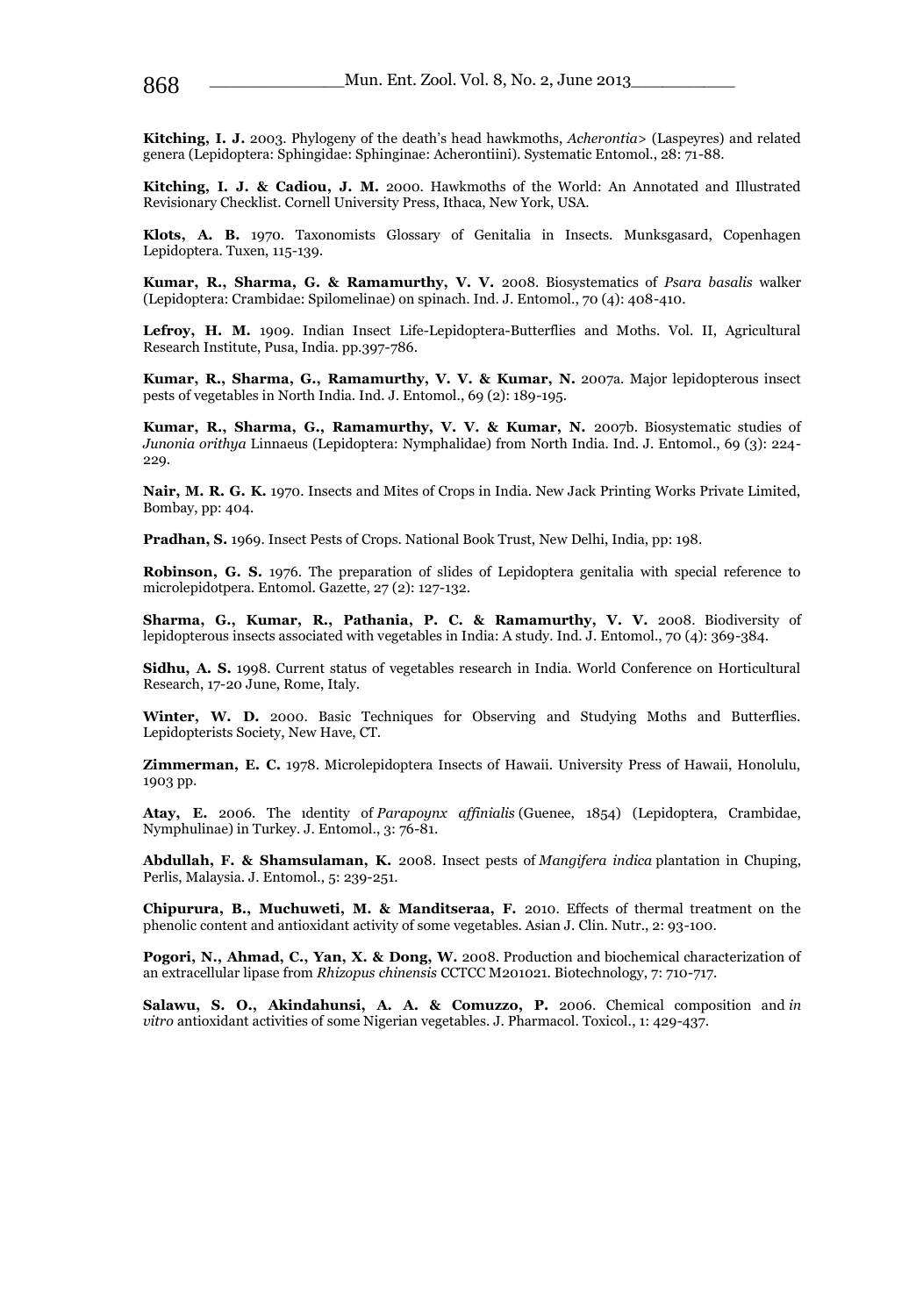

Figures 1-13. 1. Tympanum, 2. Haustellum, 3. Family Crambidae characters, 4. male genitalia (Spilomelinae), 5. Aedeagus (Spilomelinae), 6. Female genitalia (Spilomelinae), 7. Male genitalia (Glaphyriinae), 8. Aedeagus (Glaphyriinae), 9. Female genitalia (Glaphyriinae), 10. Male genitalia (Evergestinae), 11. Aedeagus (Evergestinae), 12. Female genitalia (Evergestinae), 13. Signum on corpus bursae of female genitalia (Evergestinae).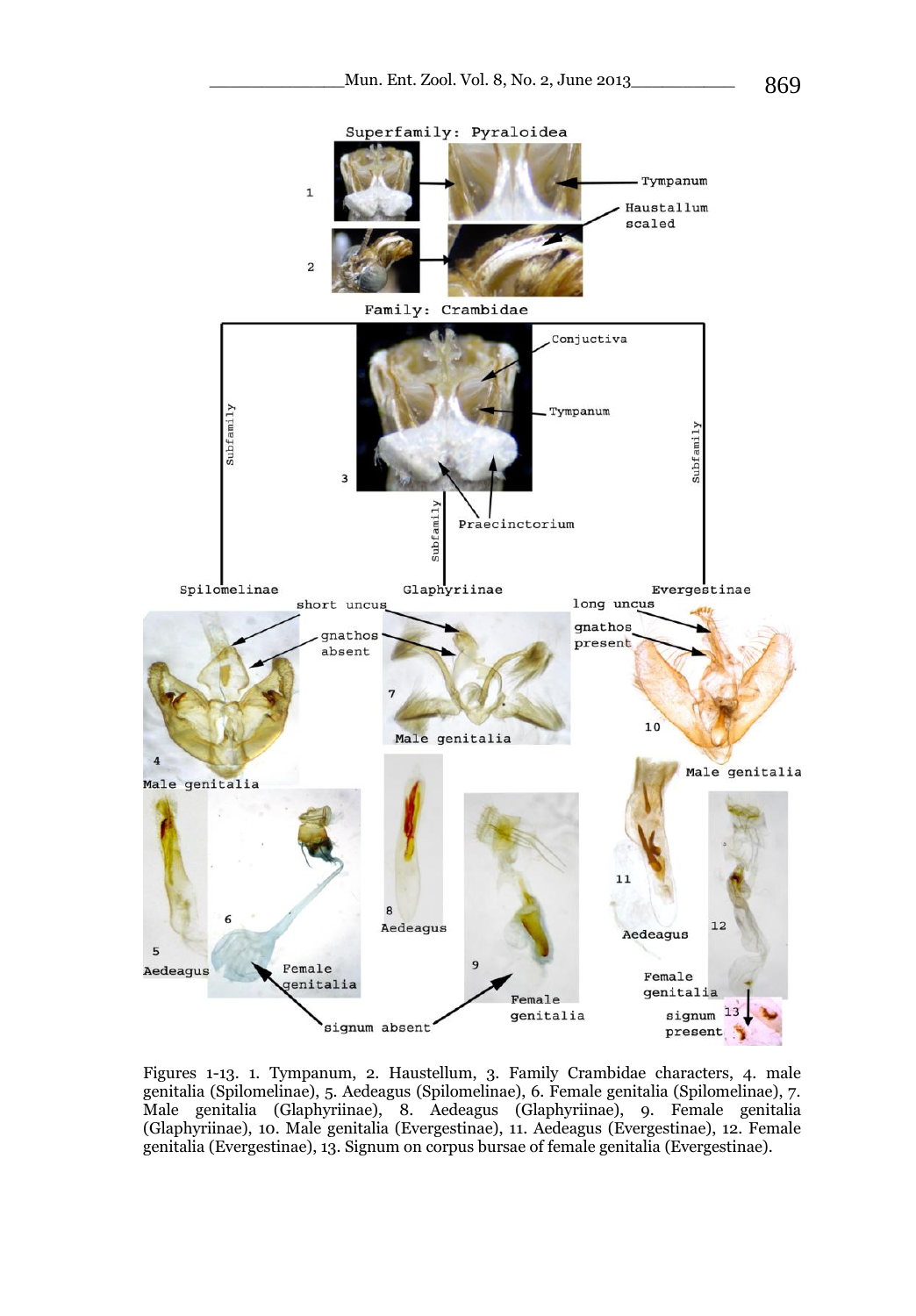

Figures 14-28. *Leucinodes orbonalis* Guenee 14. adult (habitus) 15. antenna 16. head (lateral view) 17. fore leg 18. middle leg 19. hind leg 20. fore wing 21. hind wing 22, 26. male genitalia-ventral view 23, 27. aedeagus 24. male genitalia-lateral view 25, 28. female genitalia.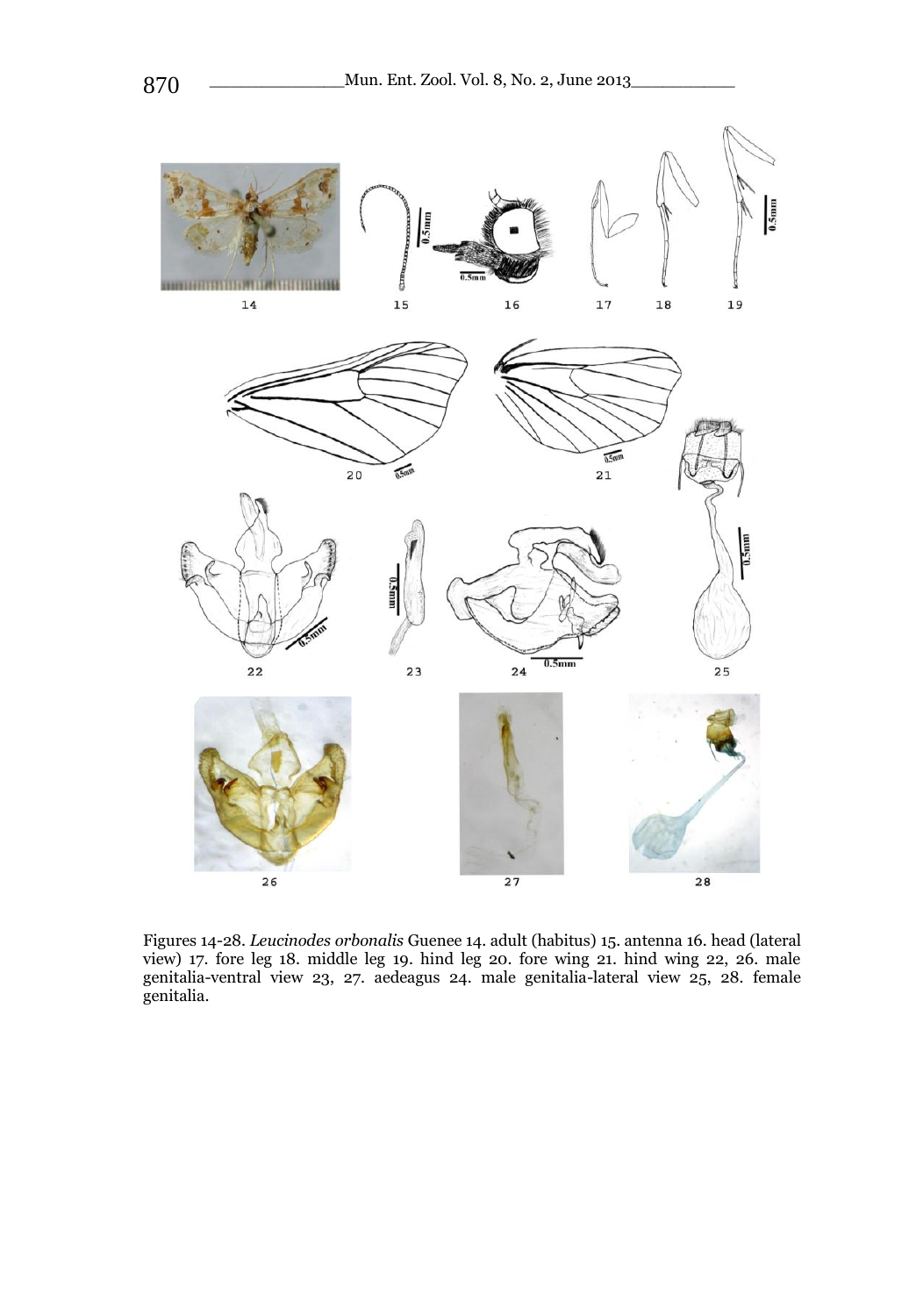

Figures 29-43. *Maruca testulalis* (Geyer) 29. adult (habitus) 30. antenna 31. head (lateral view) 32. fore leg 33. middle leg 34. hind leg 35. fore wing 36. hind wing 37, 41. male genitalia-ventral view 38, 42. aedeagus 39. male genitalia-lateral view 40, 43. female genitalia.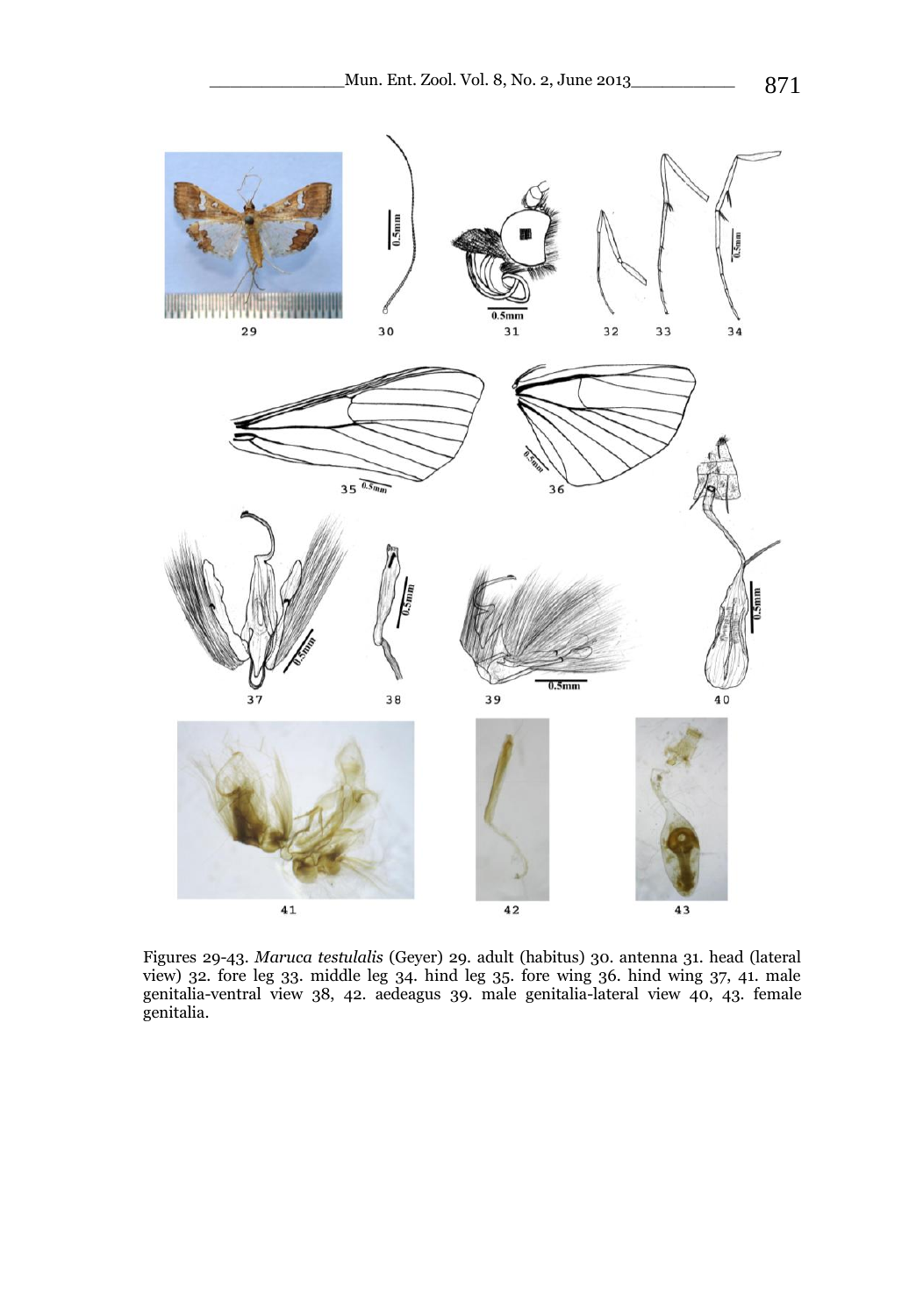

Figures 44-58. *Spoladea recurvelis* (Fabricius) 44. adult (habitus) 45. antenna 46. head (lateral view) 47. fore leg 48. middle leg 49. hind leg 50. fore wing 51. hind wing 52, 56. male genitalia-ventral view 53, 57. aedeagus 54. male genitalia-lateral view 55, 58. female genitalia.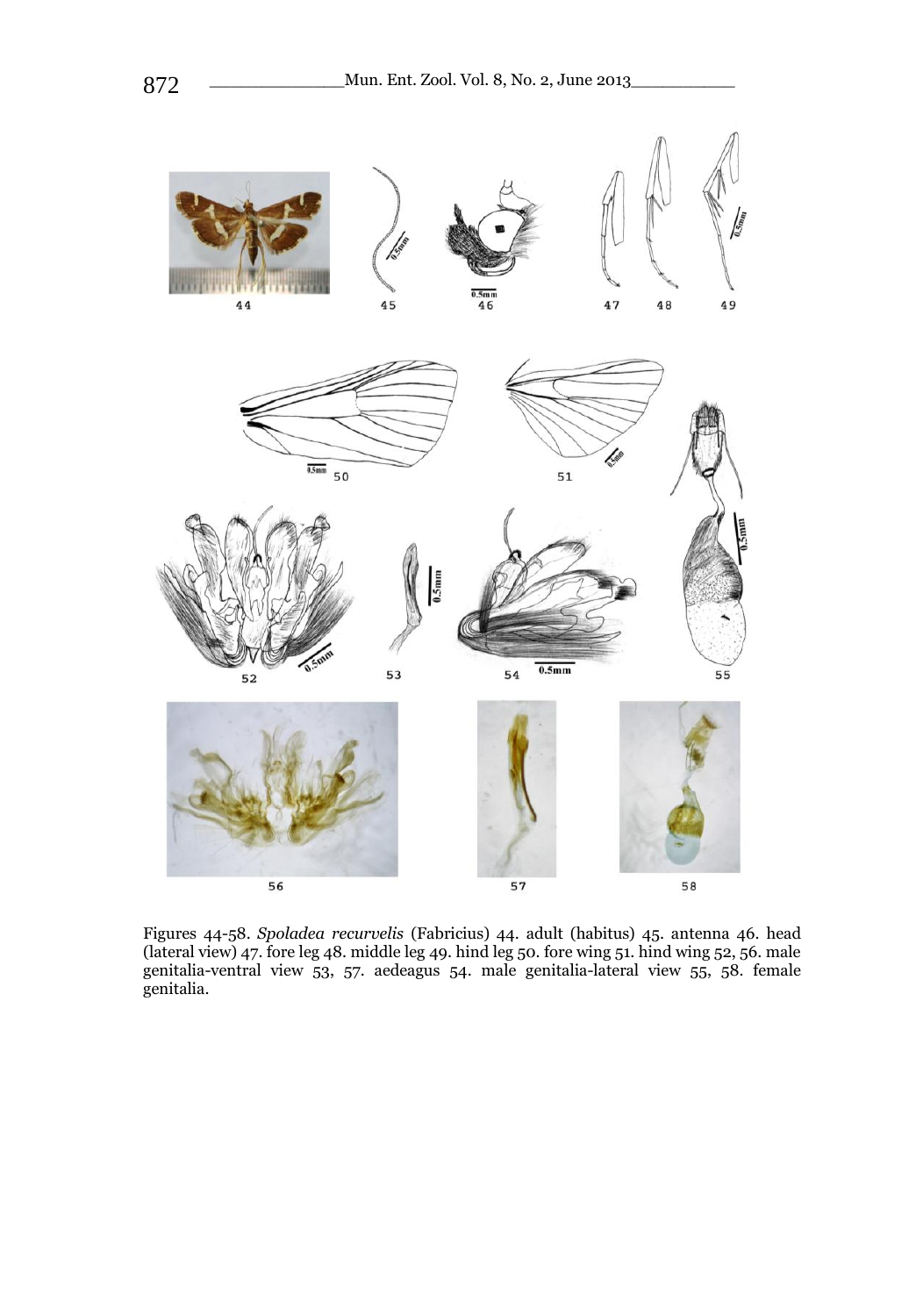

Figures 59-73. *Sylepta derogata* (Fabricius) 59. adult (habitus) 60. antenna 61. head (lateral view) 62. fore leg 64. middle leg 65. hind leg 66. fore wing 51. hind wing 52, 56. male genitalia-ventral view 53, 57. aedeagus 54. male genitalia-lateral view 55, 58. female genitalia.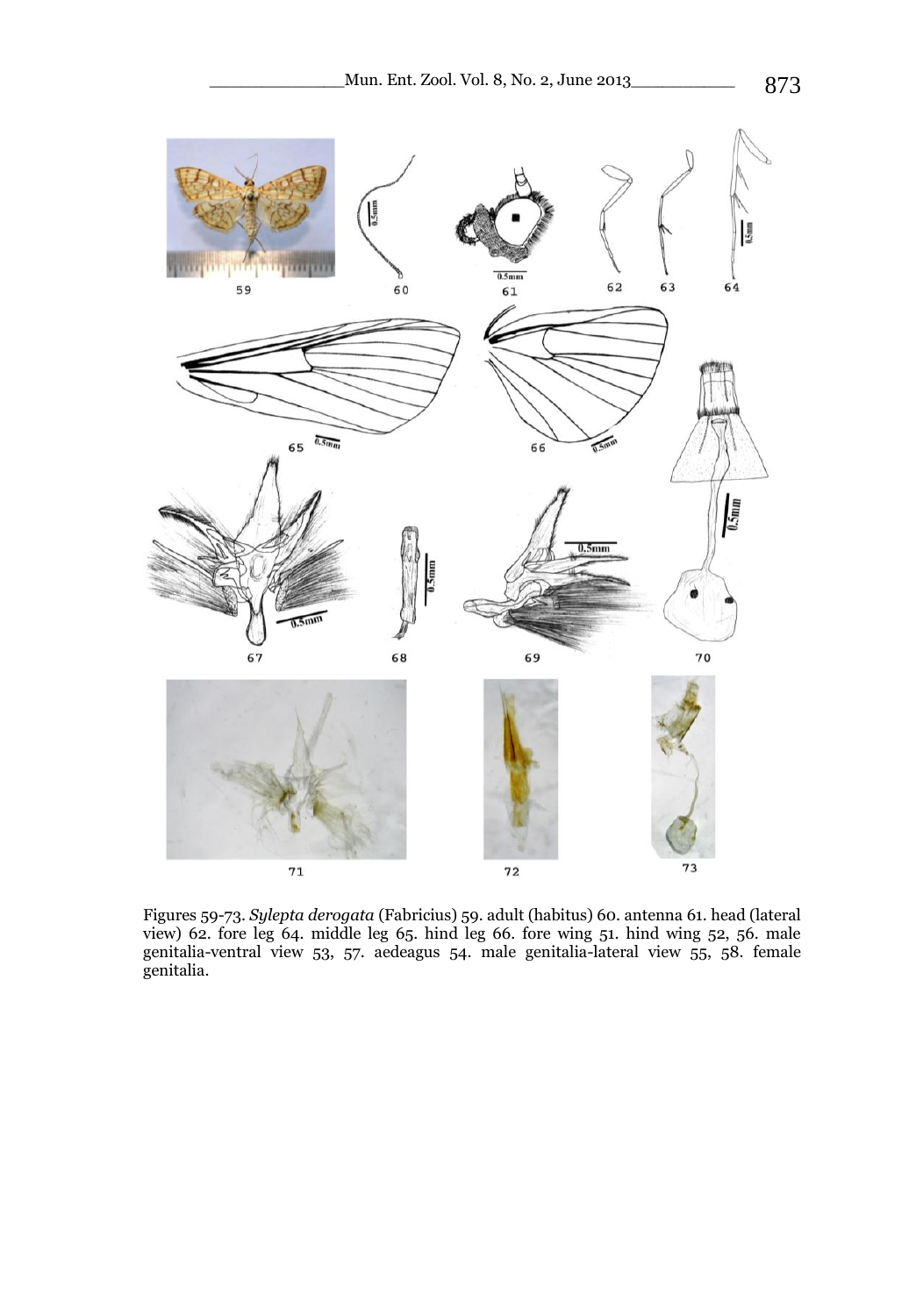

Figure 74-88. *Crocidolomia binotalis* Zeller 74. adult (habitus) 75. antenna 76. head (lateral view) 77. fore leg 78. middle leg 79. hind leg 80. fore wing 81. hind wing 82, 86. male genitalia-ventral view 83, 87. aedeagus 84. male genitalia-lateral view 85, 88. female genitalia.